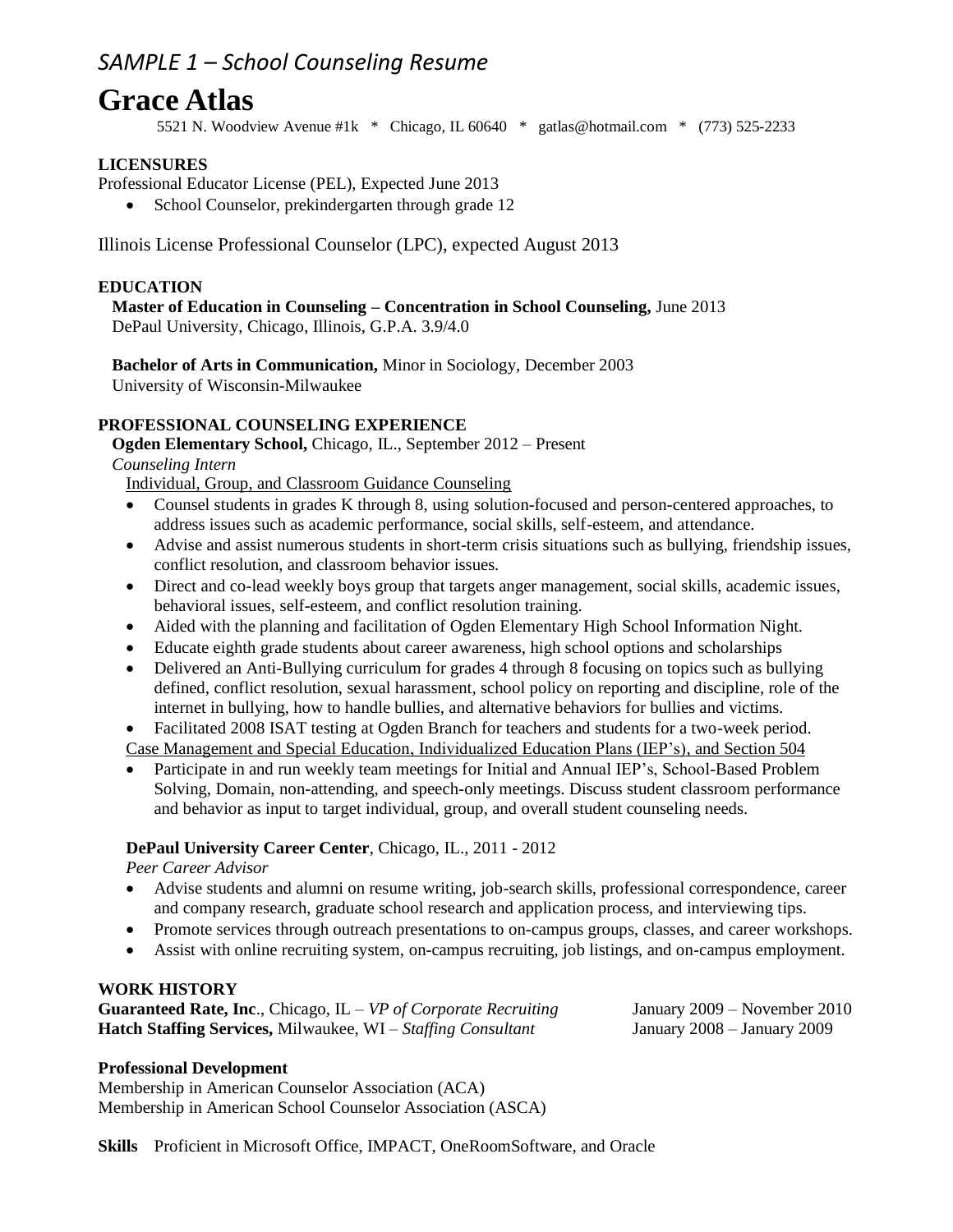## *SAMPLE 2 – School Counseling Resume*

## Amelia Charlotte Hart, M.Ed.

AHART@GMAIL.COM - 7721 N. GROVE, CHICAGO, IL. 60625 - (312)332.5027.

#### **LICENSURES**

#### **Professional Educator License (PEL)**

School Counselor, Prekindergarten through grade 12

#### **Illinois Professional Counselor License (LPC)**

#### **EDUCATION**

**DePaul University,** Master of Education in Counseling, Concentrations of School and Community, Chicago, IL. 2008-2011

- $\bullet$  GPA 4.00/4.00
- Type 73-certified, LPC qualified pending examination

**University of Minnesota,** Bachelor of Science in Human Development and Family Studies, Minneapolis, MN. 2003-2007

#### **COUNSELING EXPERIENCE**

#### **Rogers High School,** Professional School Counselor (counseling intern, 2010-2011) Chicago, 2011-2013

- Led senior and freshmen grade level meetings analyzed attendance, grade and discipline data to select and administer appropriate universal, targeted and individual interventions
- Served on CARE team, which directs students to appropriate small groups and social-emotional support and interventions; led LGBT support, CBITS (cognitive-behavioral trauma) and Think First (anger management) groups
- Used qualitative and quantitative data to assess effectiveness of Tier 1 and Tier 2 interventions and shared these results with administrators, staff, parents and students
- Acted as school-wide Testing Coordinator and elected as Associate Union Delegate
- Served in multiple extra-curricular leadership roles, including head freshman/sophomore women's basketball coach, gay-straight alliance advisor and student council faculty liaison
- Conducted parent meetings in Spanish and developed conversational Spanish skills, including reading and writing
- Worked with Logan Square Neighborhood Association, BUILD, City Year and other key community stakeholders to develop programming and interventions for students

#### **RESEARCH AND ADVOCACY EXPERIENCE**

#### **Social/Emotional Fridays - Anti-bullying Campaign, co-creator Chicago, 2011-present Chicago, 2011-present**

- Used freshman needs assessment data to spearhead a student-led, anti-bullying campaign
- Presented "Social-Emotional Fridays" at CPS Counselor swap (Dec. 2011) and Illinois School Counseling Association Annual Conference (March 2012)

#### **Closing the Gap at Rogers High School: A student-led anti-bullying initiative** Chicago, 2010-present

- Developed curriculum for a socio-educational anti-bullying task force, which met weekly during quarter four to address relational issues at Rogers High School
- Presented the qualitative and quantitative data from this project at the DePaul University Counseling and Special Education Poster Conference (May 2010), Illinois Safe Schools Alliance (ISSA) Summer Institute (June 2011 and 2012), ISSA Youth Summit (Nov. 2011), National Safe Schools Roundtable (Nashville, Nov. 2011)